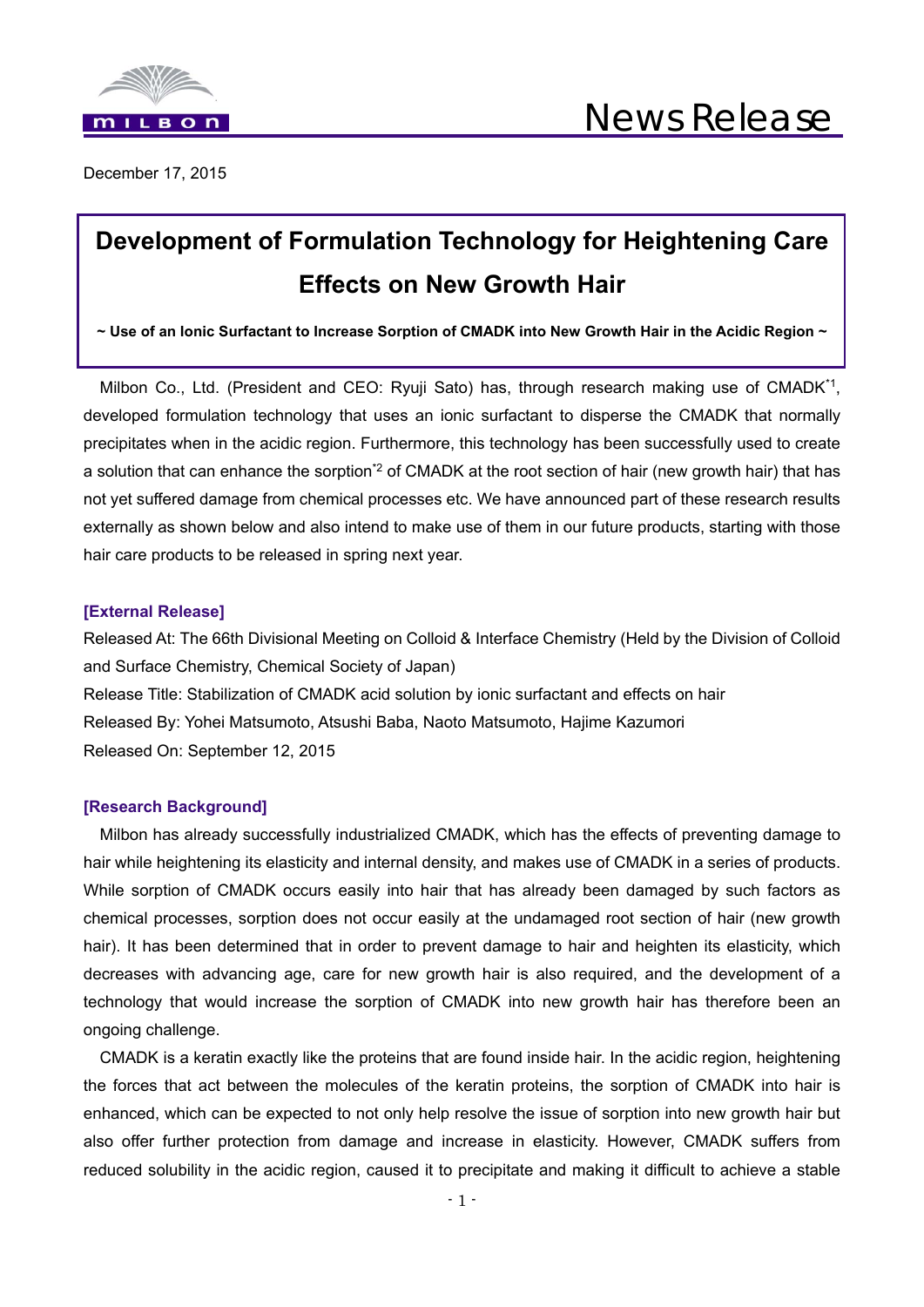

distribution of CMADK within a liquid with an acidic pH. Milbon therefore initiated formulation research, seeking dispersion technology that would allow CMADK to be stabilized in the acidic region.

# **[Research Results]**

# **~ Formulation Technology to Disperse CMADK in the Acidic Region ~**

In the acidic region, between pH 2.5 and pH 5.5, CMADK suffers from reduced dispersibility, leading to turbidity and precipitation in formulation. As a result of investigations into the dispersal of CMADK that has precipitated in the acidic region, it was discovered that the addition of a certain volume or more of a specific ionic surfactant was effective. This process has been used to successfully formulate a solution with a pH in the acidic region but with CMADK completely dispersed (Fig.1).

# **~ Confirmation of CMADK Sorption by New Growth Hair ~**

In order to confirm the sorption of CMADK by new hair growth, a chemically treated cross-section of hair was observed using a fluorescence microscope. As a result of confirming the effects of different types of ionic surfactants, it was determined that a CMADK formulation including a specific anionic surfactant had the effect of increasing sorption of CMADK by new growth hair (Fig. 2).

The results of this research will be linked into the creation of products with heightened CMADK care effects in regard to new growth hair.



# **<Reference Materials>**

Fig. 1 Appearance of an acidic solution in which CMADK has precipitated after the addition of surfactant CMADK / Anionic Surfactant (wt%/wt%) = (A) 1.0/1.5, (B) 1.0/3.5, (C) 1.0/9.0 CMADK / Cationic Surfactant (wt%/wt%) = (D) 1.0/1.0, (E) 1.0/1.5, (F) 1.0/4.0

Precipitate Turbid Dispersed Terecipitate Turbid Dispersed

The addition of a certain volume or more of specific anionic or cationic surfactants allows CMADK to be successfully dispersed in the acidic region